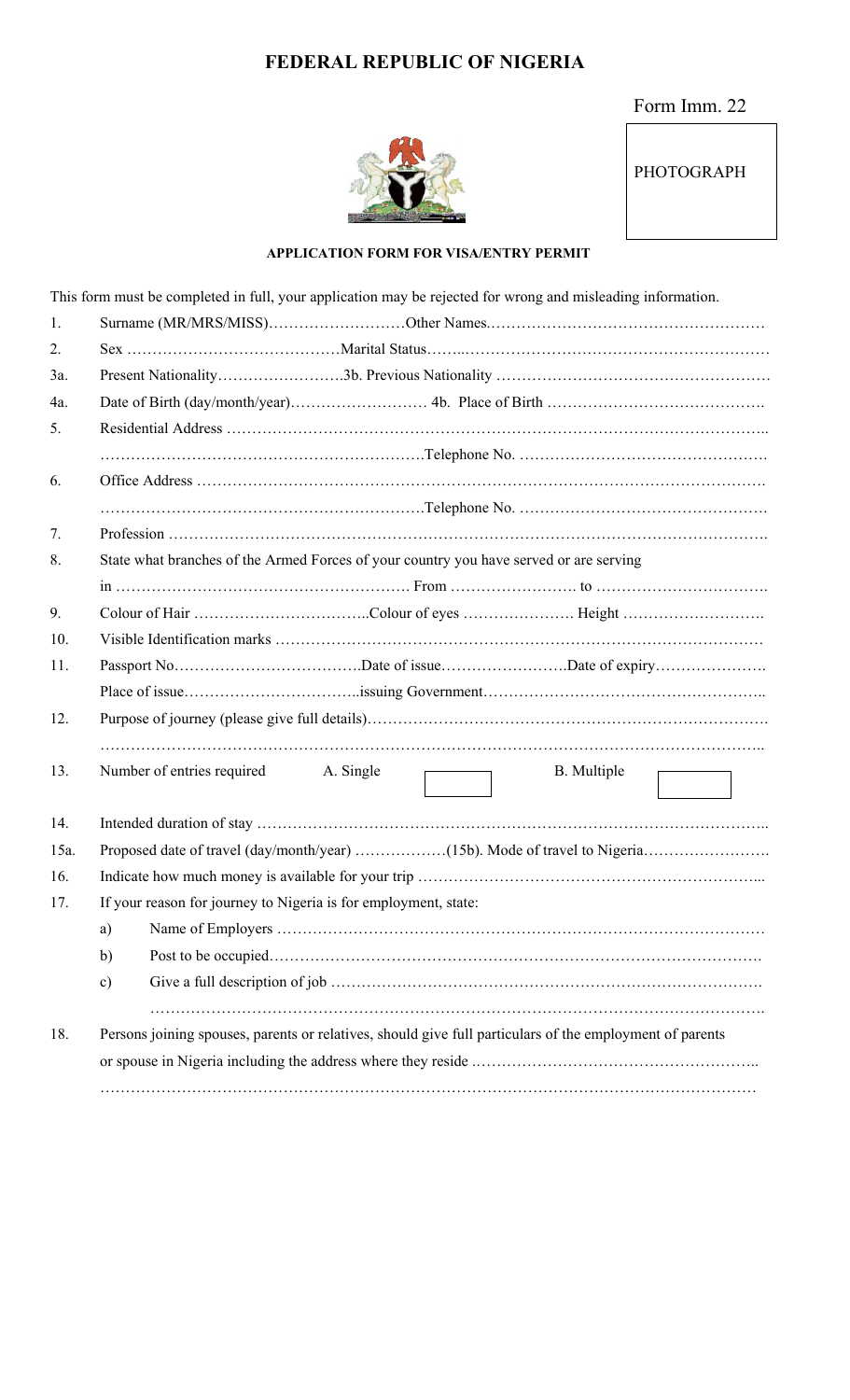|                | If yes, was it for:  |                                                                                                 |                                                                                                 |  |  |  |
|----------------|----------------------|-------------------------------------------------------------------------------------------------|-------------------------------------------------------------------------------------------------|--|--|--|
| $\mathbf{i}$ . | Tourism              |                                                                                                 |                                                                                                 |  |  |  |
| ii.            | <b>Business</b>      |                                                                                                 |                                                                                                 |  |  |  |
| iii.           | Temporary Employment |                                                                                                 |                                                                                                 |  |  |  |
| iv.            | Residency            |                                                                                                 |                                                                                                 |  |  |  |
| V.             | Transit              |                                                                                                 |                                                                                                 |  |  |  |
|                |                      |                                                                                                 |                                                                                                 |  |  |  |
|                | From                 | To                                                                                              | Address                                                                                         |  |  |  |
| i.             |                      |                                                                                                 |                                                                                                 |  |  |  |
| ii.            |                      |                                                                                                 |                                                                                                 |  |  |  |
|                |                      |                                                                                                 |                                                                                                 |  |  |  |
| iii.           |                      |                                                                                                 |                                                                                                 |  |  |  |
| a)             | Have you ever:       |                                                                                                 | Been infected by any contagious disease (e.g. Tuberculosis) or suffered serious mental illness? |  |  |  |
|                |                      |                                                                                                 |                                                                                                 |  |  |  |
| b)             |                      |                                                                                                 | Been arrested or convicted for any offence or crime even though subject of pardon, arrested or  |  |  |  |
|                |                      |                                                                                                 |                                                                                                 |  |  |  |
| c)             |                      |                                                                                                 |                                                                                                 |  |  |  |
| d)             |                      |                                                                                                 |                                                                                                 |  |  |  |
| e)             |                      |                                                                                                 |                                                                                                 |  |  |  |
| f)             |                      |                                                                                                 |                                                                                                 |  |  |  |
|                |                      | Give a list of the countries you have lived in for more than a year during the last five years: |                                                                                                 |  |  |  |
|                | Country              | City                                                                                            | Date                                                                                            |  |  |  |
|                |                      |                                                                                                 |                                                                                                 |  |  |  |
|                |                      |                                                                                                 |                                                                                                 |  |  |  |
|                |                      |                                                                                                 |                                                                                                 |  |  |  |
|                |                      |                                                                                                 |                                                                                                 |  |  |  |
|                |                      | Which Countries have you visited during the last twelve (12) months:                            |                                                                                                 |  |  |  |
|                | Country              | City                                                                                            | Date                                                                                            |  |  |  |
|                |                      |                                                                                                 |                                                                                                 |  |  |  |
|                |                      |                                                                                                 | How long have you lived in the country where you are applying for visa/entry permit?            |  |  |  |